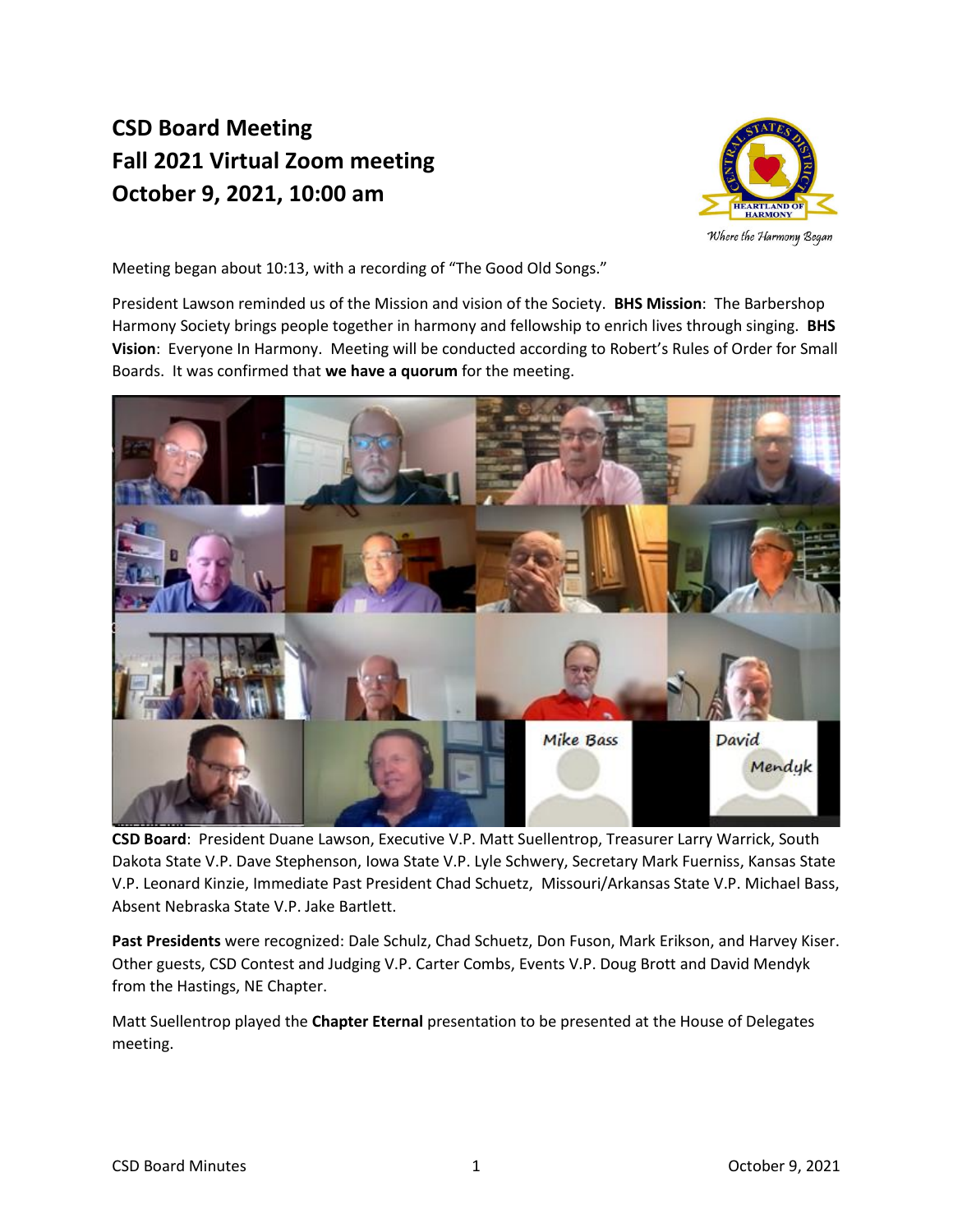**Treasurer's Report** presentation will be given during the House of Delegates meeting.

Larry reviewed a nine month **financial report** for 2021. 3 rd Quarter vs Budget is for the first nine months of 2021, the "Budget" column is adjusted accordingly. Gross profit 18,751.66. the predominance of zeros reflect that we haven't done much this year. Total expenses, \$4,666.46; net income of \$20,721.30. The corresponding nine-month budget amount is -\$1791.16 which doesn't reflect income from the fall convention if we would have had one. We are looking good with a net income of \$20,721.30. Balance sheet. Warrick stated when he became District Treasurer about 10 years ago, the District had \$116,000+ in assets. Currently we have total assets of \$109,587.71. District has over \$68,000 in a 2% interest bearing checking account. Money Market Account is at \$16,828.09; Certificate of Deposit is at \$21,046.79 . We've received a \$1,000 refund from Prairie Meadows for our fall convention so the Convention Funding Advance is \$2,000 (line 1310). Warrick summarized the District is in a solid financial position. **Sullentrop made a motion to accept the financial report. Motion passed unanimously.** 

### **Budget for 2022.**

Under **Net Income**, Line 5835, Member Donation thru BHS is new. Line 4010, Endowment Fund Contributions is what we get from Harmony Foundation. We received an additional \$2,000 from HFI recently not included in \$2,157.40 figure for "as of Sept 1". Total budgeted revenue is \$118,328.40. It was suggested to include "HFI" in line 4010.

Under **Expenses**, line 7020 is what is awarded to chapters hosting conventions. This figure is for both spring and fall conventions. Likewise for judges' expenses. Assuming approximately 16 judges for Category School, \$5,100 was put in budget for C&J Category School. Subtotal Expenses is \$90,550.75. Breakdown of individual expenses follows. \$1,600 and \$2,800 in lines 8100.1 and 8310.1 should be in lines following 8320.1 Mid-Winter and International Travel Expenses for District President. Expenses listed for board members and pat members is for hotel and travel expenses to conventions. Currently, **proposed budget for 2022 is \$3,709.60**. \$10,000 Reserved funds from checking account was used to get the budget in the black. Past President Fuson asked if the money in "Member Donation thru BHS" should not go into an endowment fund as does the HFI donations and not into operations. Treasurer Warrick would prefer the "Member Donation thru BHS" go into operations until he is assured conventions continue making money. David Mendyk thanked the District for the Nebraska State Fair booth money.

Lawson, we have acceptance of financial reports and 2022 budget. Combs explained that the financial report, just as any other report, does not need to be approved. Reports are "accepted". However, a budget, or an audit, would need to be "approved". **Treasurer Warrick moved that the Board approve the 2022 budget as presented. Seconded by Suellentrop. Motion passed, unanimously.**



CSD Board Minutes 2 October 9, 2021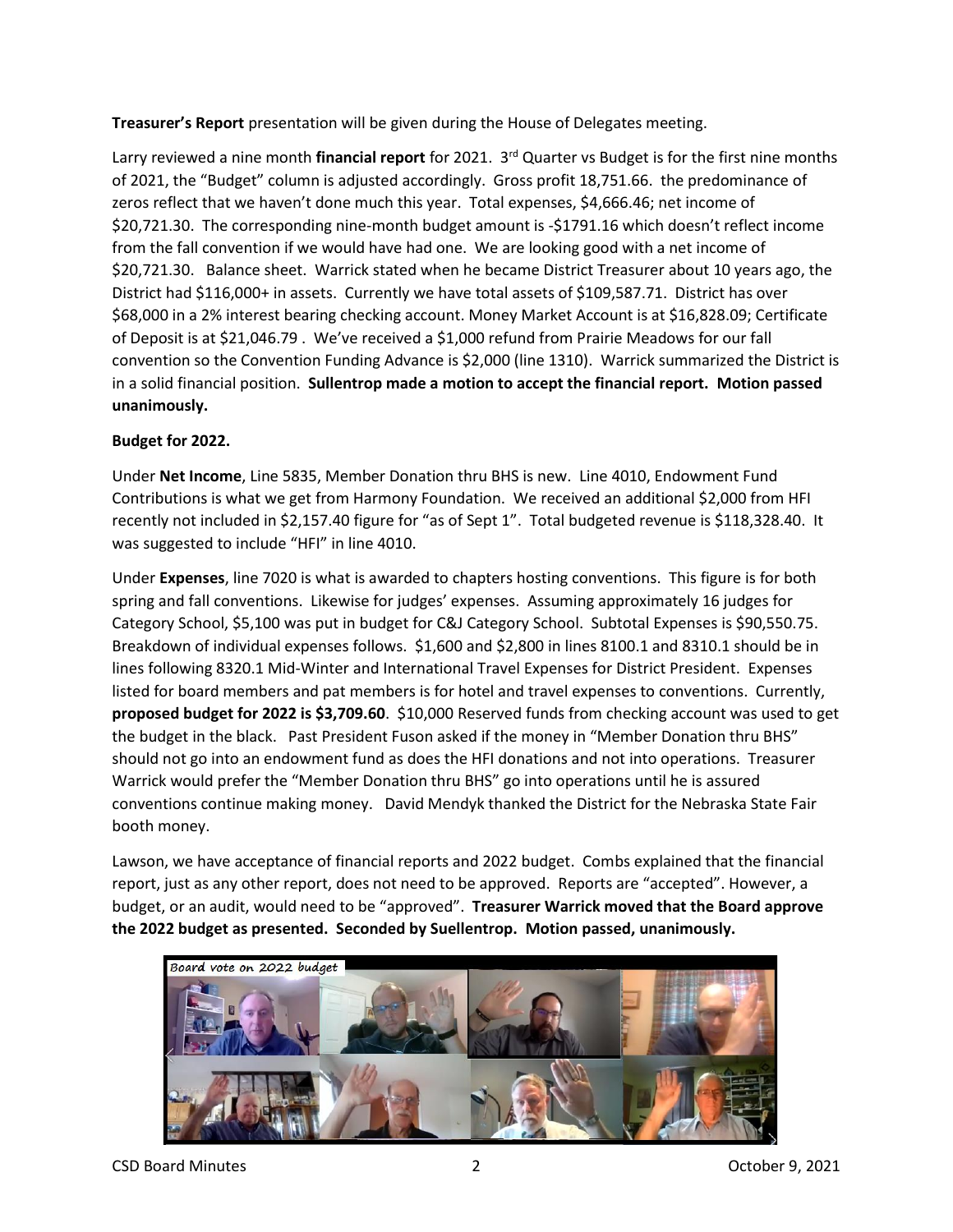#### **Consent Calendar and Minutes**

Fall 2021 Consent Calendar and Minutes of Spring 2021 Board and House of Delegates meetings were posted on the District web site. **Lyle Scwhery moved that the Consent Calendar and minutes of the the Spring 2021 Board and House of Delegates meetings as posted on the District web site be approved. Seconded by Leonard Kinzie. Motion passed unanimously.** 



Erikson reminded the Board that Robert's Rules of Order for Small boards allow for the chair can make motions, and motions do not require a second.

#### **Nominations**

Schuetz reported the slate of officers is listed in the Consent Calendar; **Mark Fuerniss for District Secretary, Larry Warrick for Treasurer, Jeff Arians for Iowa State Vice President** replacing Lyle Schwery, **and Kevin Barker for Kansas State Vice President**, replacing

Leonard Kinzie. This slate will be presented to the House of Delegates. Schuetz stated that according to the Code of Regulations, if there is only a single candidate for state vice president, the election is held in the House of Delegates.

#### **Program Administration Reports**

**Membership**. Don Fuson, Working on member records on BHS Member Center, e.g. updating chapter roles. Trying to work through state vice presidents for unresponsive chapters. Deceased chapter members are recognized in the Chapter Eternal.

**Contest and Judging**. Carter Combs. We hope to be back to new- normal next spring putting in place



our Everyone In Harmony and new plateaus. Since choruses did not have an opportunity to qualify for International we would like to add the chorus prelim contest to the spring convention. The five choruses that have already qualified do not have to requalify. Spring contests will be for small choruses and quartet prelims. Back to normal in the fall.

**Events.** Doug Brott. Currently working on Leadership Academy and HEP school.Looking at either the first or second week in February. Missouri Westerns is available. Exploring other possibilities, perhaps a high school facility in Lincoln. Should be able to make decisions in the next week or two. The virtual HEP school worked pretty well this year, and we could do



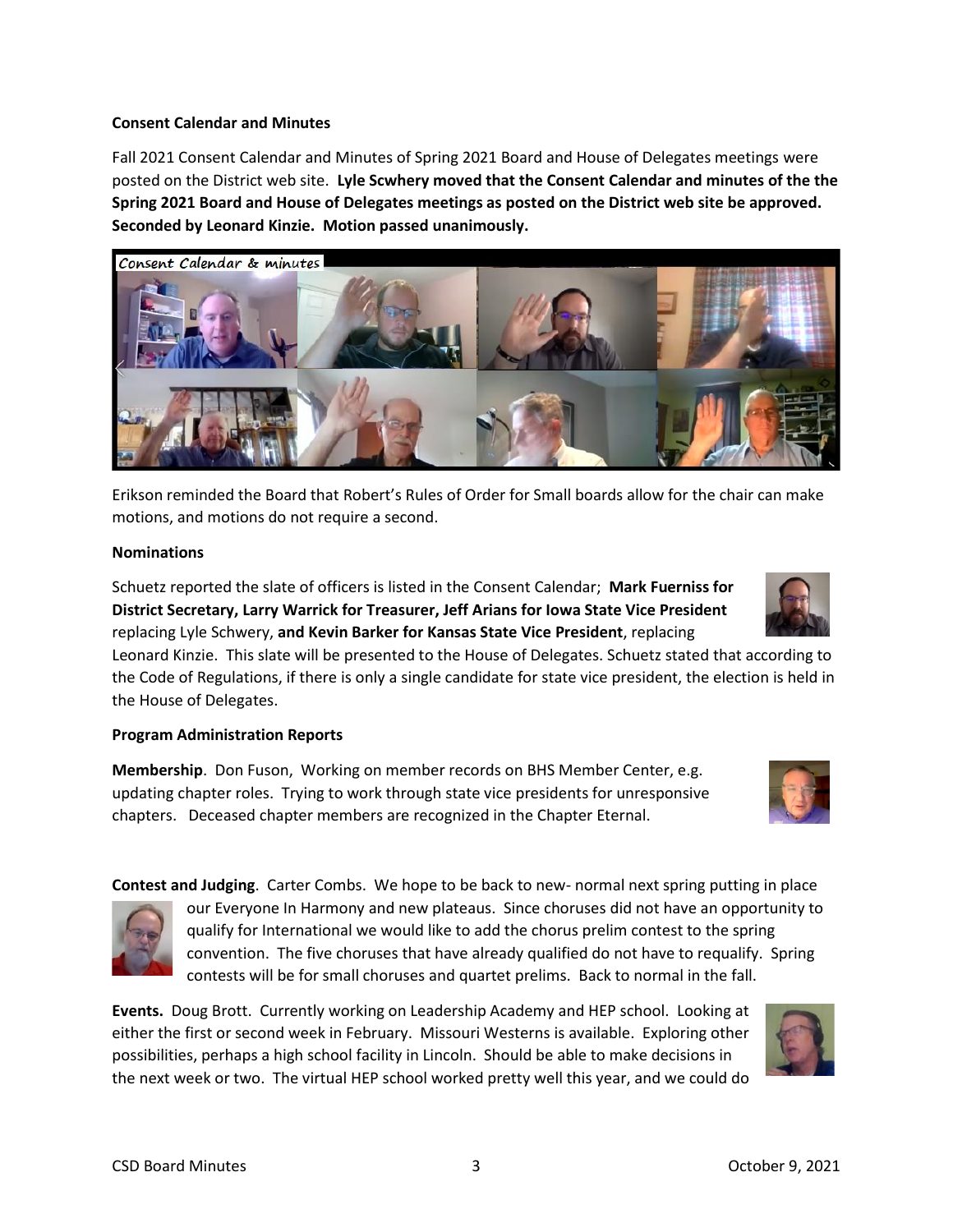that again next year if we need to. Next spring convention is in Wichita. Convention schedules are in the Consent Calendar and District web site. Next three fall conventions are scheduled for Lawrence, KS.

**Marketing and Public Relations**. Michael Pommier and Suellentrop are working on number of website updates. Website is for our members and to provide them with the information they desire or need. Send suggestions, comments or questions to Suellentrop. Intends to revamp the blog Serenade to have more regular content with perhaps a set schedule.

**Music and Performance**. Jeff Veteto is putting together a HEP school in some shape or form.

**Chapter Support and Training**. Brett Randolph is preparing for Leadership Academy in February next year.

**Outreach**. Jonathon Andrews. Revamping the Youth Outreach to expand the scope of the role as we move into the Everyone In Harmony era.

### **Standard District Bylaws revision**

Mark Erikson. The Society has updated the Society Bylaws to include Everyone In Harmony, and District Standard Bylaws and Chapter Standard Bylaws. There is no longer a requirement for an audit in the current template for the District Standard Bylaws. Chapters are required to have an annual financial review, an audit is not a requirement. Our recommendations for the District Standard Bylaws have been sent to Skip Kropp, BHS Governance, for review. After approval by the Society and ratification by CSD Board and House of Delegates, the Standard District Bylaws will be sent to Iowa Secretary of State office. It is recommended that the bylaws are reviewed every two to five years. References to Board Members at Large on Society template had to be rewritten as State Vice Presidents. Some grammatical adjustments were made. The **District Code of Regulations** is an internal document and revisions/ updates do not need to be approved by the Society. The **Operations Manual** goes into more detail.

**Goals for State V.P.s** will be given during House of Delegates meeting.

#### **Items from the floor.**

- Deadline for 75<sup>th</sup> anniversary **tee shirt** is November 1 deadline.
- Erickson: Congratulations and **thanks** to the board during the very challenging past 18 months.
- Fuson, there are chapters that have not been contacted by District leaders. Don't underestimate the power of a personal phone call. There is no current **contact information** for some chapters.
- Erikson suggested chapter advocates be reminded of which chapters they are responsible for. Chapter Support and Leadership Training vice president oversees the state advocates.
- Warrick informed the board that he is in the process of moving and will be sending out new address in the next 30 days. (2808 E. 16<sup>th</sup> St., Apt. #18, Des Moines, 50316) Currently expenses vouchers can be sent to Lynner Ave.
- Lawson suggested logging into Zoom about 10 minutes before start of meeting to work out any bugs.
- Schuetz clarified that the **state vice presidents** need to be elected by the board if the state elections are invalid. **Schuetz moved that the Board accept the slate as presented for the**